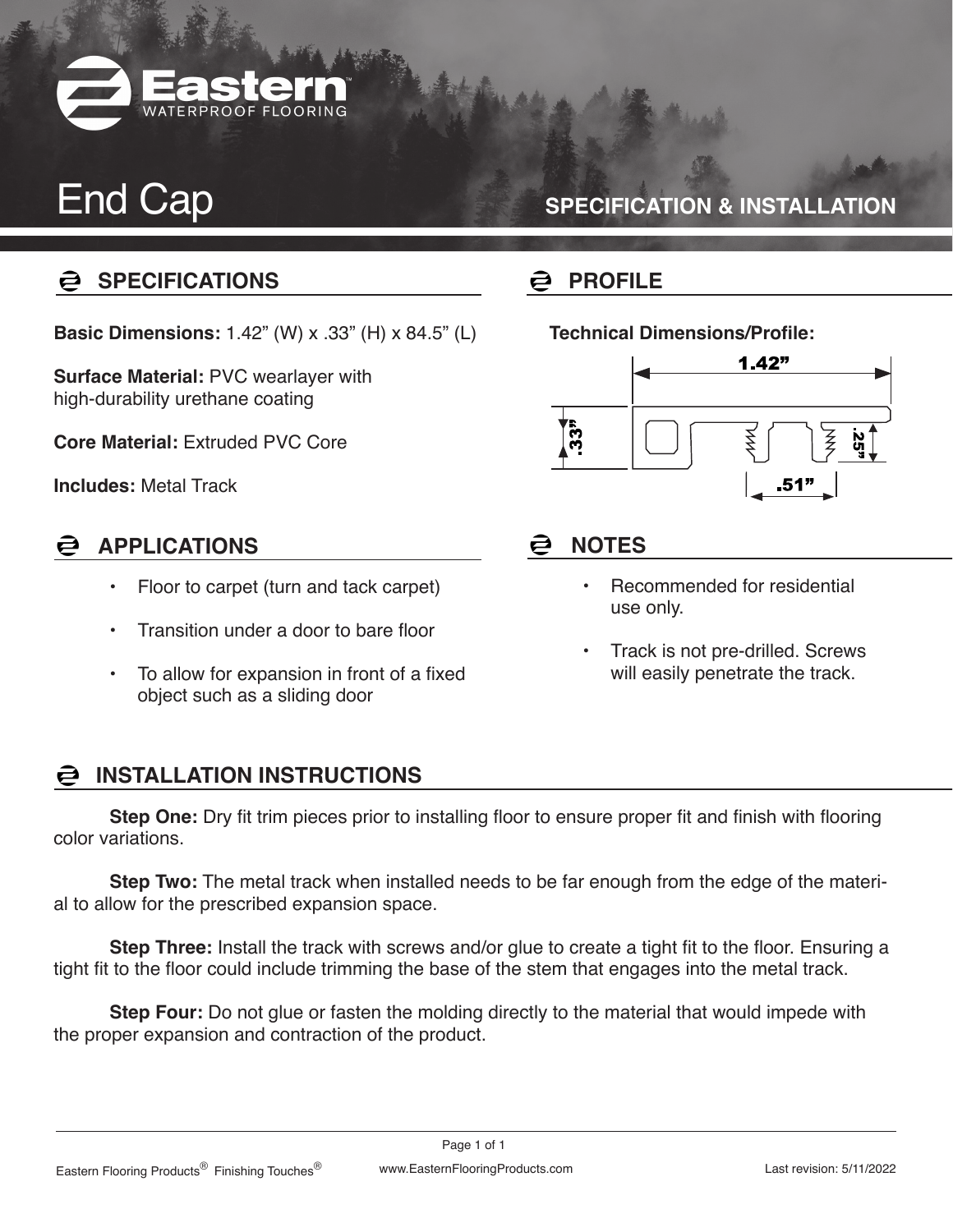

# Multi-Purpose Reducer

**SPECIFICATION & INSTALLATION**

### **SPECIFICATIONS**

**Basic Dimensions:** 1.97" (W) x .31" (H) x 84.5" (L)

**Surface Material:** PVC wearlayer with high-durability urethane coating

**Core Material:** Extruded PVC Core

**Includes:** Metal Track

### **APPLICATIONS**

- Reducing the height from one floor to another or from the Eastern Waterproof product to bare floor
- Two products of the same height

## **PROFILE**

#### **Technical Dimensions/Profile:**



#### ē **NOTES**

- Recommended for residential use only.
- Track is not pre-drilled. Screws will easily penetrate the track.

#### **INSTALLATION INSTRUCTIONS**

**Step One:** Dry fit trim pieces prior to installing floor to ensure proper fit and finish with flooring color variations.

**Step Two:** The metal track when installed needs to be far enough from the edge of the material to allow for the prescribed expansion space.

**Step Three:** Install the track with screws and/or glue to create a tight fit to the floor. Ensuring a tight fit to the floor could include trimming the base of the stem that engages into the metal track.

**Step Four:** Do not glue or fasten the molding directly to the material that would impede with the proper expansion and contraction of the product.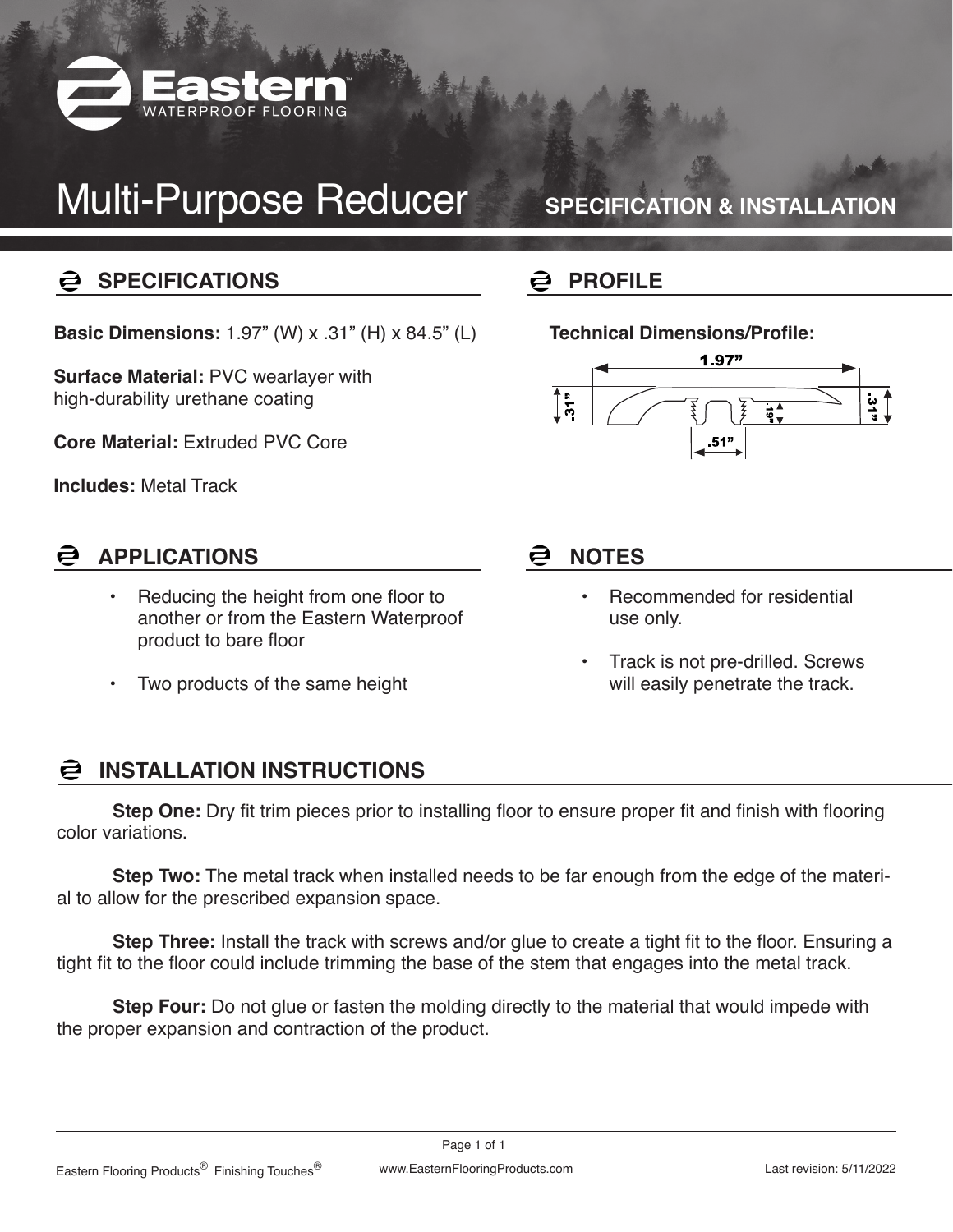

## Quarter Round

#### **SPECIFICATION & INSTALLATION**

#### **SPECIFICATIONS** ē

**Basic Dimensions:** .75" (W) x .75" (H) x 84.5" (L)

**Surface Material:** PVC wearlayer with high-durability urethane coating

**Core Material:** Extruded PVC Core

#### ē **PROFILE**

**Technical Dimensions/Profile:** 



#### **APPLICATIONS** ē

• extend the floor pattern onto base to cover expansion space

#### **INSTALLATION INSTRUCTIONS**

**Step One:** Dry fit trim pieces prior to installing floor to ensure proper fit and finish with flooring color variations.

**Step Two:** The product must not rest on or be fastened through the matching flooring. Use 1mm spacers under the quarter round to ensure it does not pinch the proper expansion of the matching flooring.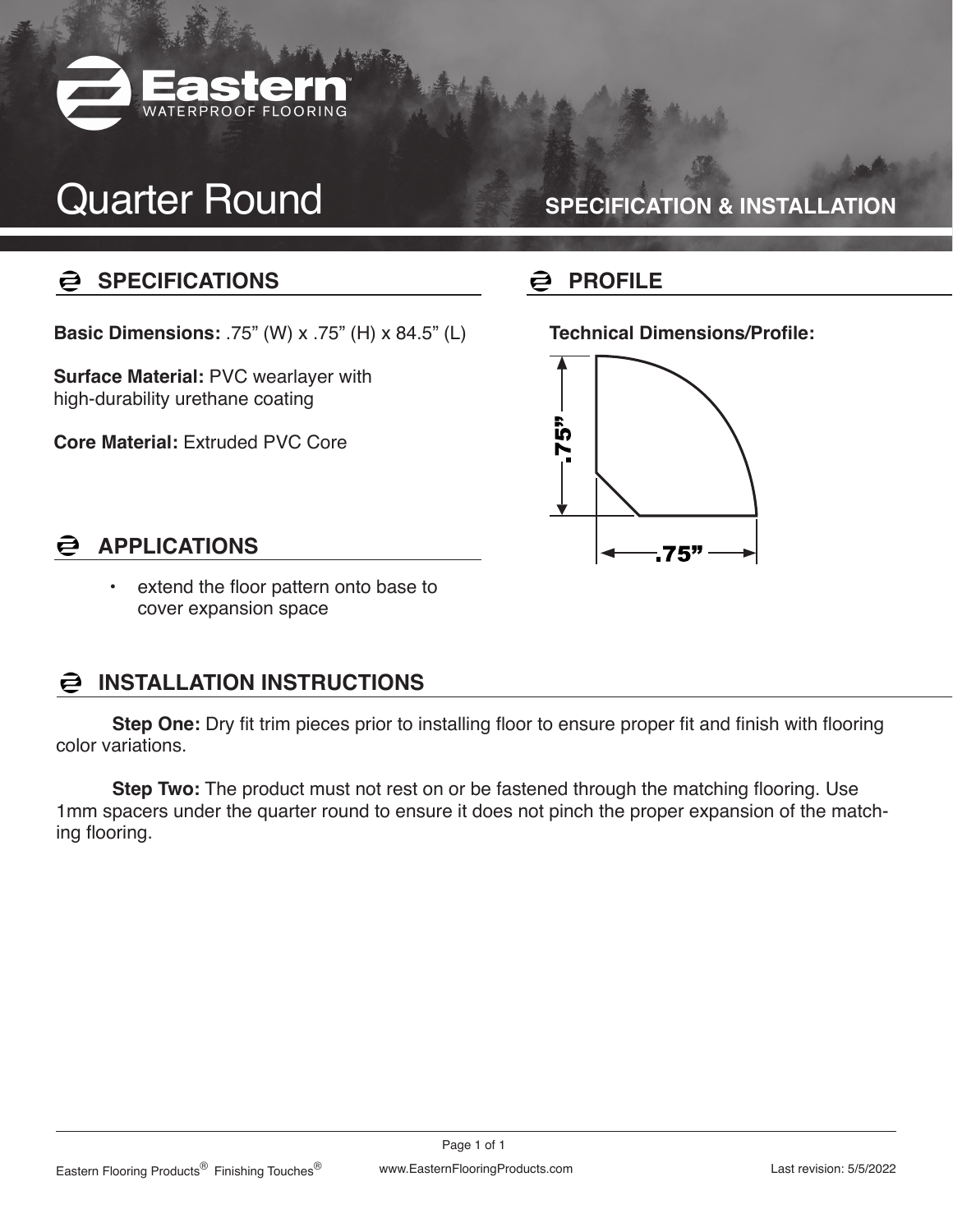

# Stair Kit

### **SPECIFICATION & INSTALLATION**

#### ē **SPECIFICATIONS**

#### **Basic Dimensions:**

Stair Cap: 12.6" (W) x 1.81" (total height) x 47.24" (L) Stair Return: 15.75" (L) Stair Risers: 7.87" (W) x .157" x 47.24" (L)

**Surface Material:** PVC wearlayer with high-durability urethane coating

**Core Material:** Extruded PVC Core

#### **APPLICATIONS**

• Box steps up to 47" in width, or open return steps up to 46" in width

#### a **PROFILE**

**Technical Dimensions/Profiles:** 

**Stair Cap**



### **NOTES**

- Recommended for residential use only.
- Stair covering is for aesthetic purposes only. It does not remedy structural problems.

### **INSTALLATION INSTRUCTIONS**

**Step One:** Dry fit trim pieces prior to installing floor to ensure proper fit and finish with flooring color variations.

**Step Two:** The Eastern Waterproof Flooring® stair kit stair cap requires a rounded nose to support the top surfaces of the stair cap for walking traffic. If the existing step does not have one, one must be attached with glue and staples/screws.

**Step Three:** Clean the step to be sure it is free from debris, adhesive, or other flooring.

**Step Four:** Liberally apply premium construction adhesive to the back of the stair cap before applying to the step. Follow all curing instructions recommended by the adhesive manufacturer.

**Step Five:** To add a return, measure the angle of the open edge of the step. Cut half of that angle onto the end of the return stock and cut the return stock to depth. Using a speed square to keep the return stock upright, trace and cut the tread to allow for the return to attach flush to the tread. Glue the return stock to the side of the step and install the stair cap flush to it.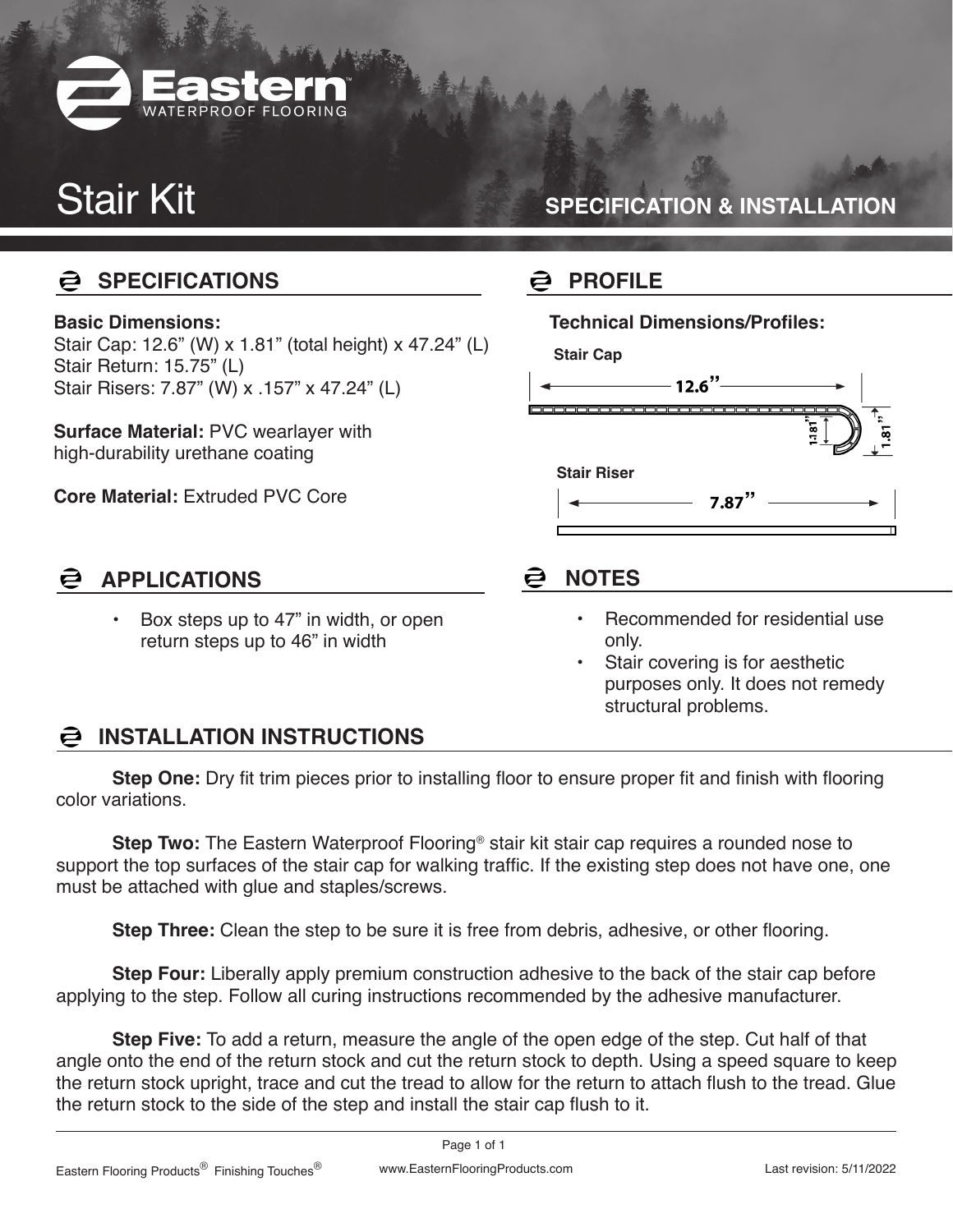

# Stairnose (overlap)

### **SPECIFICATION & INSTALLATION**

#### ē **SPECIFICATIONS**

**Basic Dimensions:** 2.01" (W) x 1.5" (H) x 84.5" (L)

**Surface Material:** PVC wearlayer with high-durability urethane coating

**Core Material:** Extruded PVC Core

**Includes:** Shim (Not needed for overlap installation)

### **PROFILE**

**Technical Dimensions/Profile:** 



#### **APPLICATIONS**

Step up from a sunken area or steps

### **NOTES**

- Recommended for residential use only.
- Must be completely supported by material beneath the portion parallel to the floor.

#### **INSTALLATION INSTRUCTIONS**

**Step One:** Dry fit trim pieces prior to installing floor to ensure proper fit and finish with flooring color variations.

**Step Two:** Glue the flooring to the entire step, trimming the locking mechanism from the piece on the edge of the tread.



**Step Three:** Using an adhesive appropriate for bonding two non-porous surfaces together, glue the stair nose to the edge of the installed flooring.

**Step Four:** Be sure to follow all curing instructions of the adhesive prior to using the steps.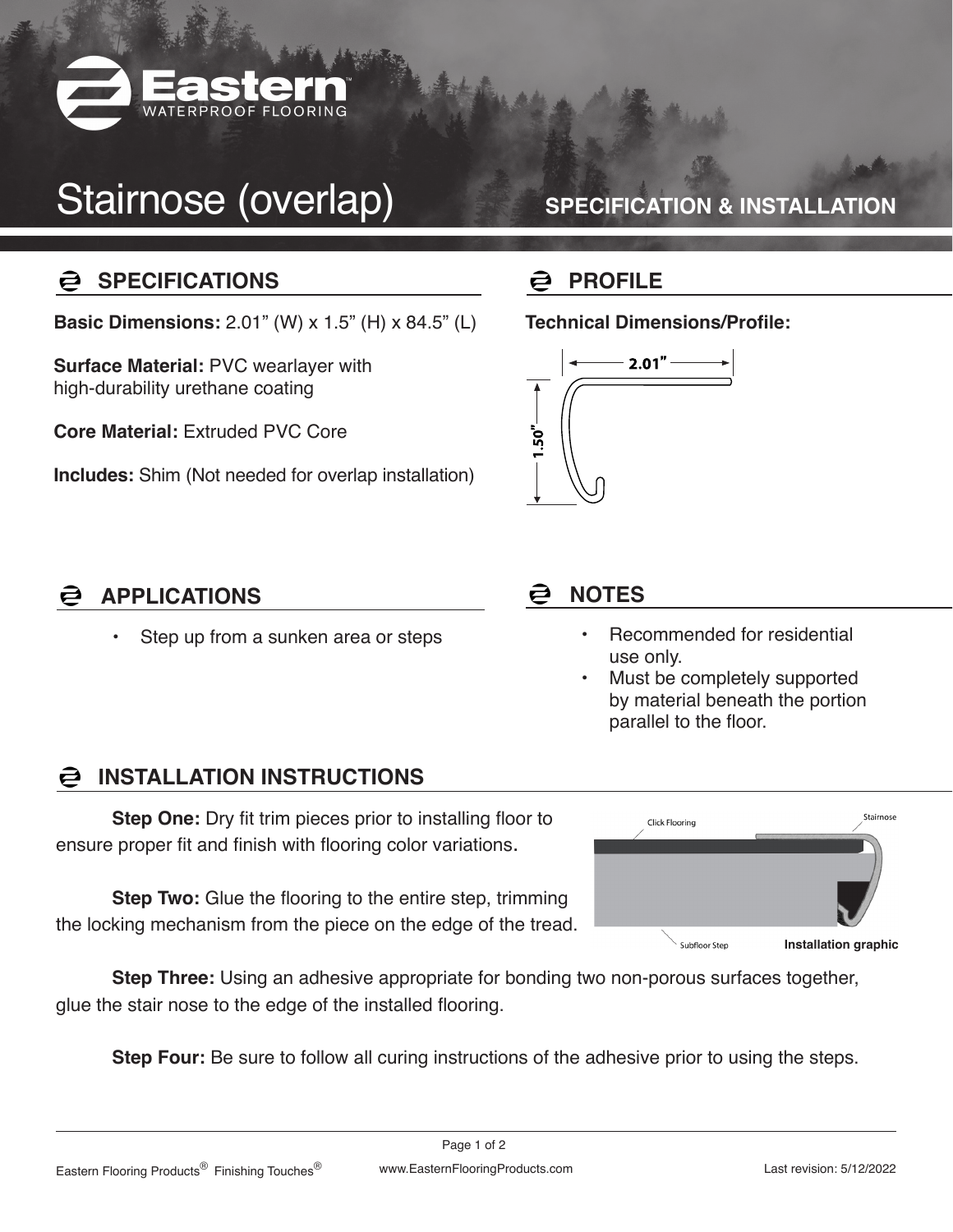

# Stairnose (flush-mount)

### **SPECIFICATION & INSTALLATION**

#### **Q SPECIFICATIONS**

**Basic Dimensions:** 2.01" (W) x 1.5" (H) x 84.5" (L)

**Surface Material:** PVC wearlayer with high-durability urethane coating

**Core Material:** Extruded PVC Core

**Includes:** Shim

#### **APPLICATIONS** ē

Step up from a sunken area or steps

## **PROFILE**

#### **Technical Dimensions/Profile:**



#### **NOTES** ē

- Recommended for residential use only.
- Must be completely supported by shim beneath the portion parallel to the floor.

## **INSTALLATION INSTRUCTIONS**

**Step One:** Dry fit trim pieces prior to installing floor to ensure proper fit and finish with flooring color variations.

**Step Two:** Glue and screw/staple the included shim directly on the edge of the step. The entire horizontal surfaces of the stairnose must be supported by the shim.

**Step Three:** Using premium construction adhesive,

adhere the stairnose to the shim. Follow the adhesive instructions for cure times. A cut scrap piece of flooring can help you gauge the height of the installed stairnose.

**Step Four:** Trim the leading edge of the tongue as shown in Diagram A, to allow for a tight fit to the stairnose.

**Step Four:** Once the adhesive is cured, install the trimmed flooring flush to the molding.

- On a step, glue the entire floor to the existing stair tread.
- For a step up to a larger area, glue the pieces adjacent to the stairnose and double the expansion space on the space parallel to the stairnose across the room. Increase the expansion space on the walls intersected by the extension of the stairnose by 50%.